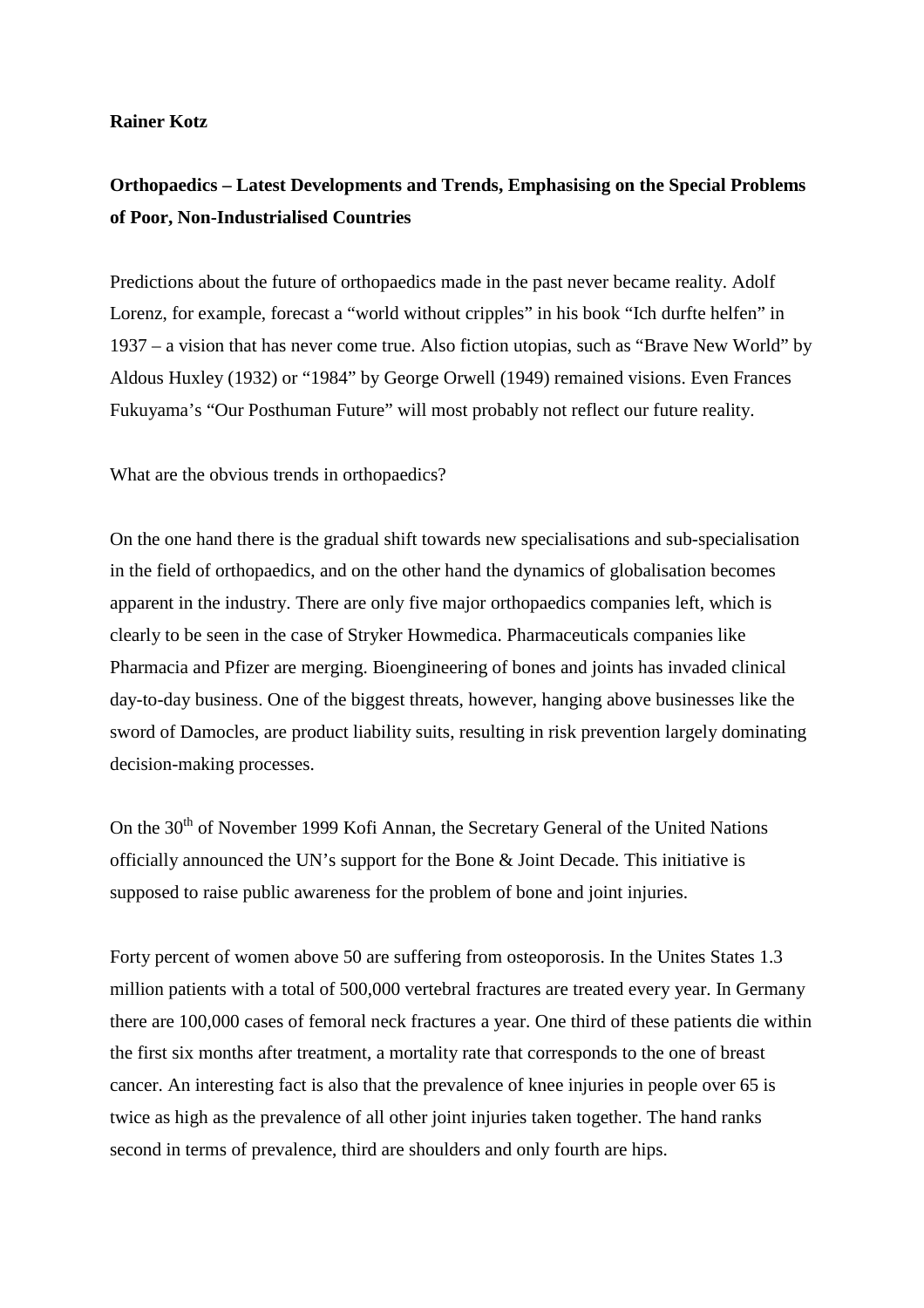Arthrosis is the fourth most frequent illness with women and the eight most frequent with men. It is the most important illness with regard to the quality of life and it is also the most frequent reason why people see a doctor. Moreover Arthrosis is the fourth most frequent illness leading to hospitalisation, the fourth most frequent in terms of surgical operations and the most frequent when it comes to out-patient surgery. Sadly enough these facts are not reflected in the curricula of medical schools and are not taken account of in the allocation of research funds.

The ratio of people living in rural and urban areas also provide us with interesting figures. In 1955, for example, 68% of the population were still living in the countryside, whereas in 1995 the percentage had gone down to 55. According to predictions for 2025 only 41% will live in rural areas any more and the remaining 59% will be living in urban conglomerates. This development will certainly confront us with corresponding health-related and socio-political challenges.

There will be an increase in bone and joint injuries due to a higher life expectancy, more demanding quality of life, urban society and leisure society. This raises the need for orthopaedic treatment. At the same time, however, the number of accidents in the third world will go up and lead to more "clients" for bone and joint medicine.

Training and specialisation:

Generally it must be noticed that US orthopaedic surgery is dominating around the world. Of 20 high-impact journals on orthopaedics only 3 are of non-US origin. The American Academy of Orthopaedic Surgeons and the American Orthopaedic Association are setting the standards and guidelines for good clinical practice. The European Federation of Orthopaedic and Trauma Surgery (EFORT) is gradually forming a European counterweight to this American dominance, bringing together a great number of orthopaedic surgeons, representing more than 600 million people.

In terms of specialisations in orthopaedics hand surgery covers the biggest share of the field with 23.7%, followed by sports medicine with 21.2% and spine surgery with 13.4%. Subspecialisation is booming among young physicians, whereas the percentage of the so-called general orthopaedic surgeons, usually aged 50 an older, is shrinking.